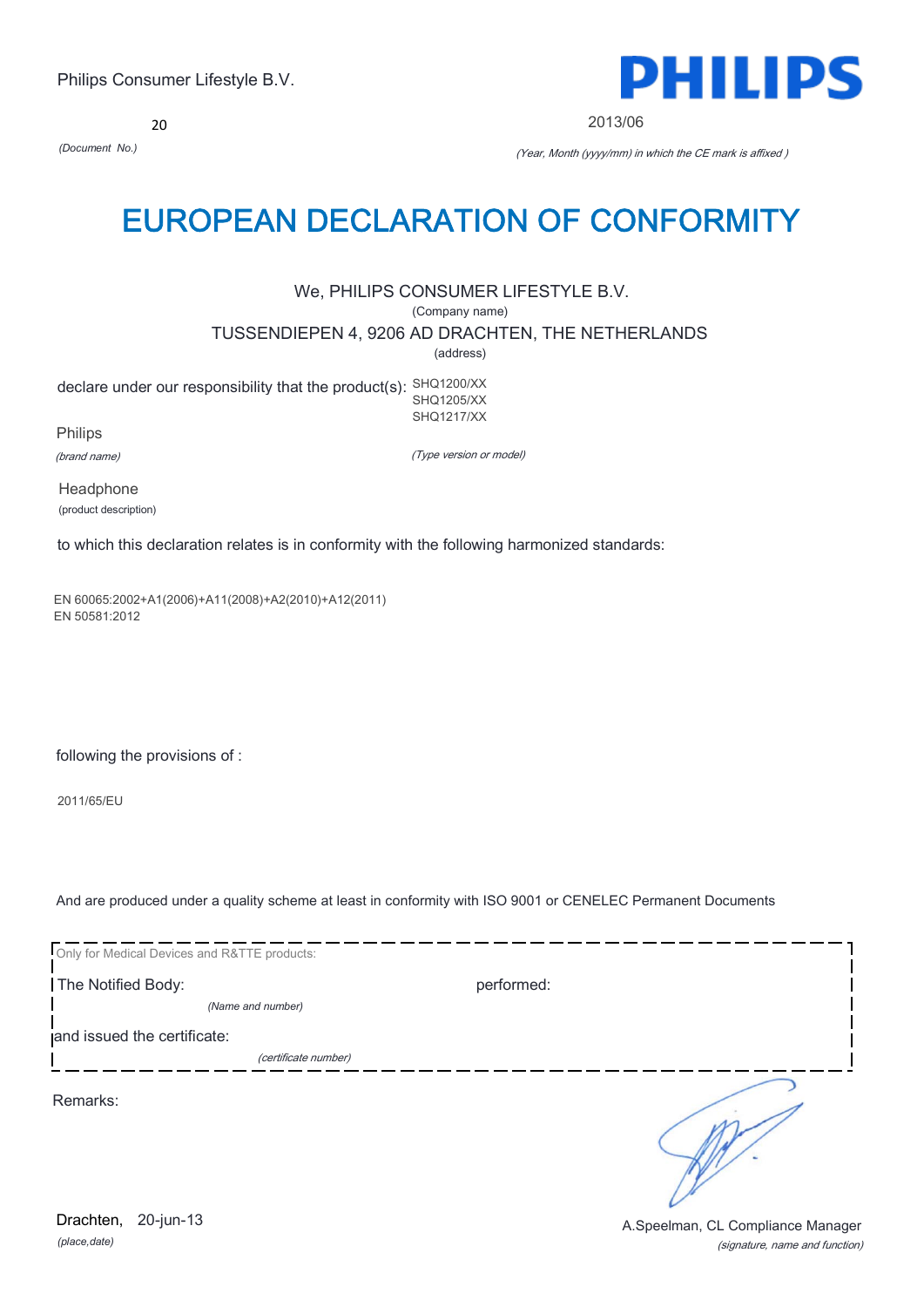20



#### 2013/06

*(Document No. /Bericht Nr. )* (Year, Month (yyyy/mm) in which the CE mark is affixed /Jahr der CE Zeichenerteilung )

# EUROPEAN DECLARATION OF CONFORMITY

(EG - Konformitätserklärung)

## We, PHILIPS CONSUMER LIFESTYLE B.V.

(Company name / Name)

TUSSENDIEPEN 4, 9206 AD DRACHTEN, THE NETHERLANDS

(address / Anschrift)

declare under our responsibility that the product(s) SHQ1200/XX erklären als Verantwortliche, daß folgende(s) elektrische(n) Produkt(e) SHQ1205/XX SHQ1217/XX

Philips

(brand name, Markenname)

(Type version or model, Typenbezeichnung oder Modell )

Headphone (product description, Produktbezeichnung)

to which this declaration relates is in conformity with the following harmonized standards: (auf die sich diese Konformitätserklärung bezieht, allen nachstehenden hamonisierten Normen entspricht.)

EN 60065:2002+A1(2006)+A11(2008)+A2(2010)+A12(2011) EN 50581:2012

following the provisions of : (Entsprechend den Bestimmungen der)

2011/65/EU

And are produced under a quality scheme at least in conformity with ISO 9001 or CENELEC Permanent Documents (und die gemäß eines Qualitätsystems produziert werden, dass mindestens der ISO 9001 oder CENELEC Permanent Documents entspricht)

| Only for Medical Devices and R&TTE products:                |                                         |                            |                                                             |
|-------------------------------------------------------------|-----------------------------------------|----------------------------|-------------------------------------------------------------|
| The Notified Body:<br>(benannte Stelle)                     | (Name and number/ Name und Kennnummer)  | performed:<br>(ausgeführt) | (description of intervention / Beschreibung des Verfahrens) |
| and issued the certificate:<br>(und stellen das Zertifikat) | (certificate number / Zertifikatnummer) |                            |                                                             |
| Remarks:                                                    |                                         |                            |                                                             |

(signature, name and function / Unterschrift, Name und Funktion des Unterzeichners ) A.Speelman, CL Compliance Manager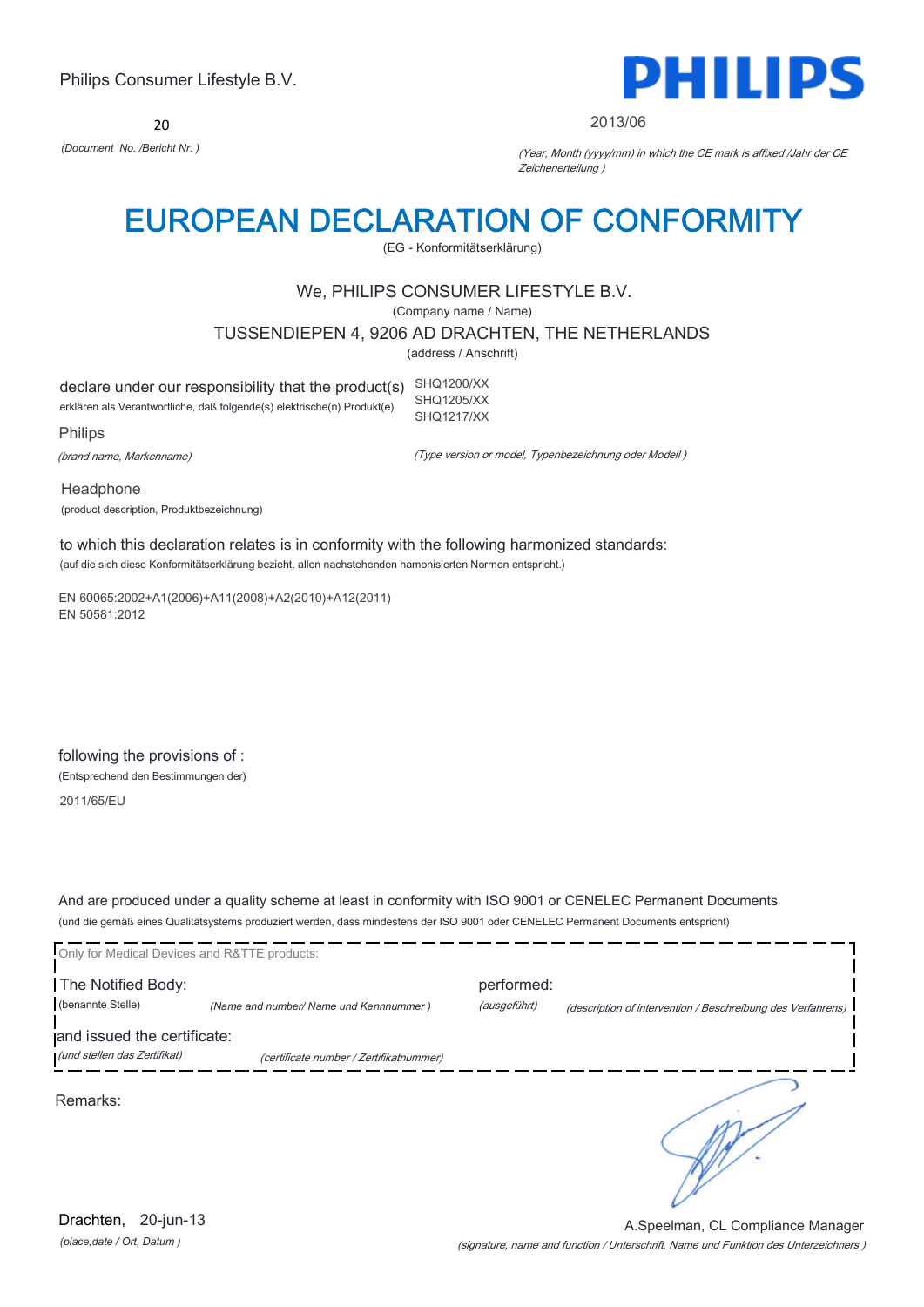20



2013/06

*(Document No. / Numéro du document)* (Year, Month (yyyy/mm) in which the CE mark is affixed / Année/mois (aaaa/mm) au cours de laquelle le marquage CE a été apposé)

# EUROPEAN DECLARATION OF CONFORMITY

(DECLARATION DE CONFORMITE CE)

### We, PHILIPS CONSUMER LIFESTYLE B.V.

(Company name / Nom de l'entreprise)

TUSSENDIEPEN 4, 9206 AD DRACHTEN, THE NETHERLANDS

(address / adresse)

declare under our responsibility that the product(s) SHQ1200/XX (déclarons sous notre propre responsabilité que le(s) produit(s)) SHQ1205/XX SHQ1217/XX

Philips

(brand name, nom de la marque)

(Type version or model, référence ou modèle)

Headphone (product description, description du produit)

to which this declaration relates is in conformity with the following harmonized standards: (auquel cette déclaration se rapporte, est conforme aux normes harmonisées suivantes)

EN 60065:2002+A1(2006)+A11(2008)+A2(2010)+A12(2011) EN 50581:2012

following the provisions of :

(conformément aux exigences essentielles et autres dispositions pertinentes de:)

2011/65/EU

And are produced under a quality scheme at least in conformity with ISO 9001 or CENELEC Permanent Documents (Et sont fabriqués conformément à une qualité au moins conforme à la norme ISO 9001 ou aux Documents Permanents CENELEC)

Only for Medical Devices and R&TTE products: The Notified Body: performed: (L'Organisme Notifié) *(Name and number/ nom et numéro)* (a effectué) (description of intervention / description de 'intervention) and issued the certificate: (et a délivré le certificat) (certificate number / numéro du certificat) ٦ Remarks:

*(place,date / lieu, date)* Drachten, 20-jun-13

#### (signature, name and function / signature, nom et fonction) A.Speelman, CL Compliance Manager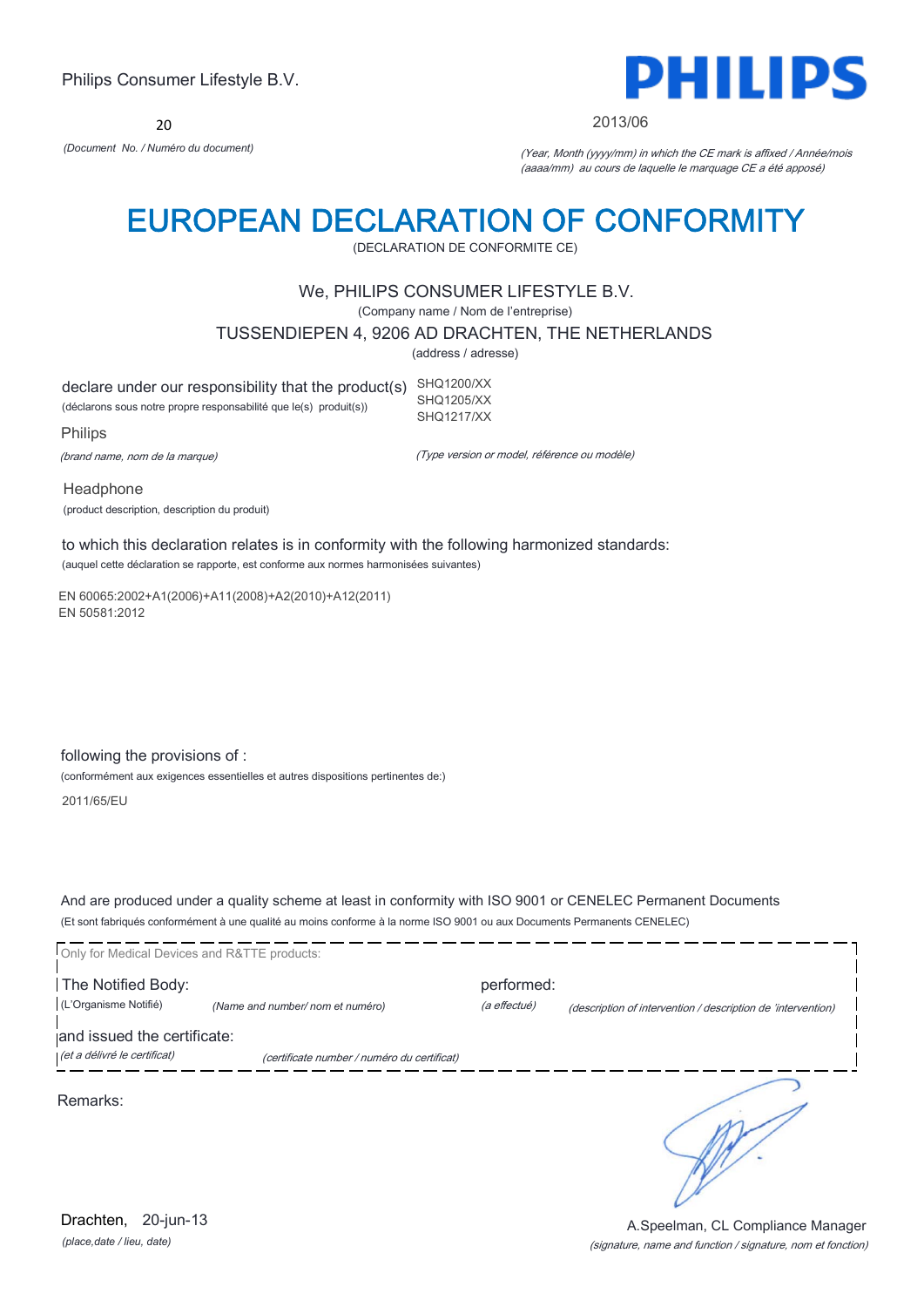20



#### 2013/06

*(Document No. / Documentnummer)* (Year, Month (yyyy/mm) in which the CE mark is affixed / Jaar, maand waarin de CE markering is uitgegeven)

# EUROPEAN DECLARATION OF CONFORMITY

(Europeese Conformiteitsverklaring)

## We, PHILIPS CONSUMER LIFESTYLE B.V.

(Company name / Bedrijfsnaam)

TUSSENDIEPEN 4, 9206 AD DRACHTEN, THE NETHERLANDS

(address / adres)

declare under our responsibility that the product(s) SHQ1200/XX (verklaren dat onder onze verantwoordelijkheid de product(en)) SHQ1205/XX SHQ1217/XX

Philips

(brand name, merknaam)

(Type version or model, typenummer of model)

Headphone (product description, productbeschrijving)

to which this declaration relates is in conformity with the following harmonized standards: (waar deze verklaring betrekking op heeft voldoen aan de volgende geharmoniseerde standaarden)

EN 60065:2002+A1(2006)+A11(2008)+A2(2010)+A12(2011) EN 50581:2012

following the provisions of : (volgens de voorwaarden van:)

2011/65/EU

And are produced under a quality scheme at least in conformity with ISO 9001 or CENELEC Permanent Documents (En worden geproduceerd volgens een kwaliteitsprogramma wat minimaal overeenkomt met ISO9001 of de CENELEC permanente documenten)

Only for Medical Devices and R&TTE products: The Notified Body: performed: (Notified Body) *(Name and number/ Naam en nummer)* (heeft uitgevoerd) (description of intervention / uitgevoerd testprotocol) and issued the certificate: (en heeft een certificaat uitgegeven) (certificate number / nummer van het certificaat)

Remarks:

٦

*(place,date / plaats, datum)* Drachten, 20-jun-13

#### (signature, name and function / handtekening, naam en functie) A.Speelman, CL Compliance Manager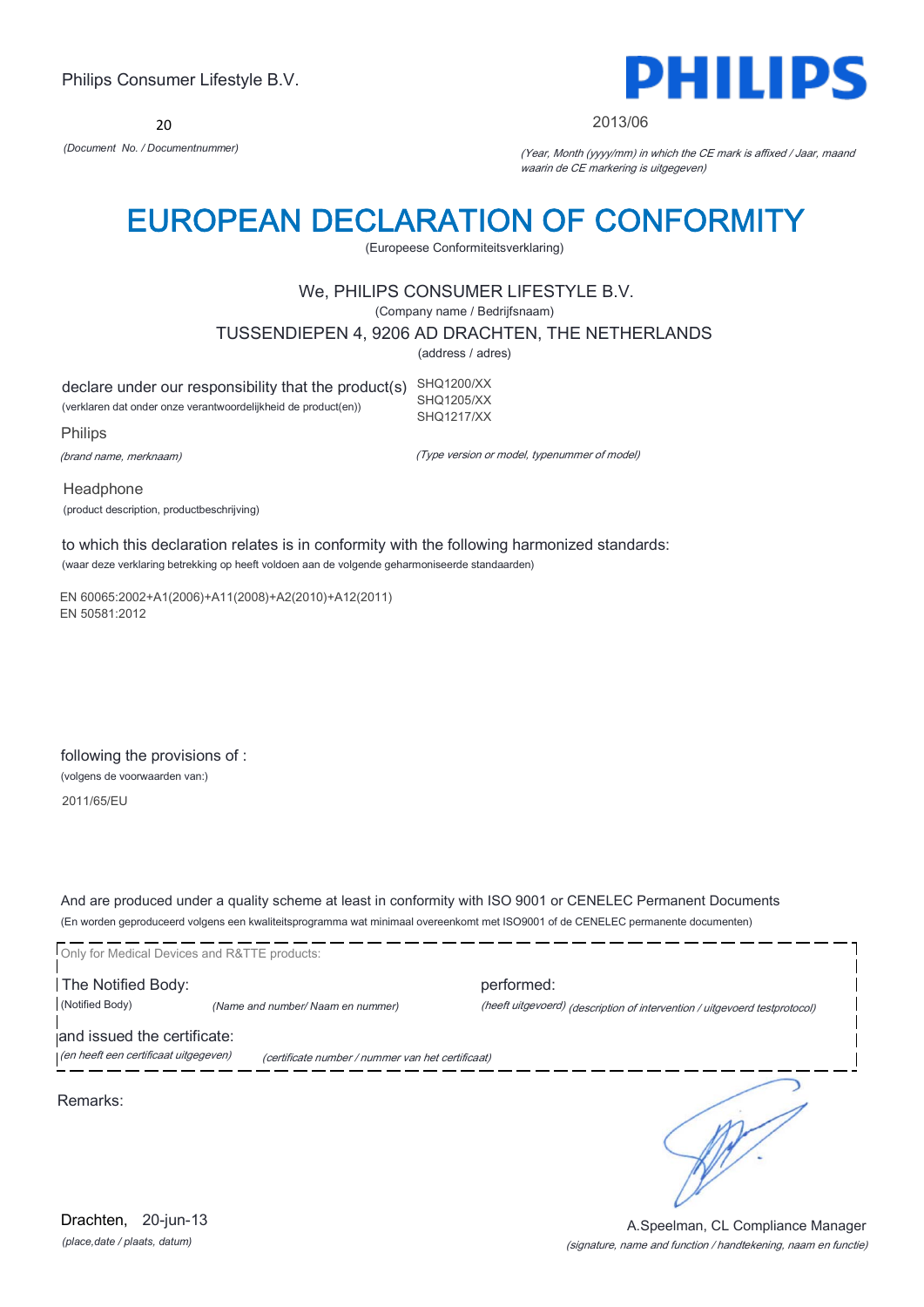20



#### 2013/06

*(Document No. / Číslo zprávy)* (Year, Month (yyyy/mm) in which the CE mark is affixed / Rok udělění známky CE)

# EUROPEAN DECLARATION OF CONFORMITY

(Prohlášení o shodě v EU)

## We, PHILIPS CONSUMER LIFESTYLE B.V.

(Company name / Jméno)

TUSSENDIEPEN 4, 9206 AD DRACHTEN, THE NETHERLANDS

(address / adresa)

declare under our responsibility that the product(s) SHQ1200/XX (Prohlašujeme na svou odpovědnost, že elektrický výrobek) SHQ1205/XX SHQ1217/XX

Philips

(brand name, značka)

(Type version or model, Typ verze nebo model)

Headphone (product description, popis výrobku)

to which this declaration relates is in conformity with the following harmonized standards: (na nějž se toto prohlášení vztahuje, je ve shodě s následujícími harmonizovanými normami:)

EN 60065:2002+A1(2006)+A11(2008)+A2(2010)+A12(2011) EN 50581:2012

following the provisions of : (Následovaných ustanoveními Směrnic:)

2011/65/EU

And are produced under a quality scheme at least in conformity with ISO 9001 or CENELEC Permanent Documents (A jsou vyráběny v systému řízení kvality minimálně ve shodě s ISO 9001 nebo)

Only for Medical Devices and R&TTE products: The Notified Body: example and the Notified Body: (Kompetentní orgán) *(Name and number/ Název a číslo)* (provedl) (description of intervention / popis operace) and issued the certificate: (a vydal certifikát,) (certificate number / číslo certifikátu) ℩ Remarks:

*(place,date / místo, datum)* Drachten, 20-jun-13

(signature, name and function / podpis, jméno a funkce) A.Speelman, CL Compliance Manager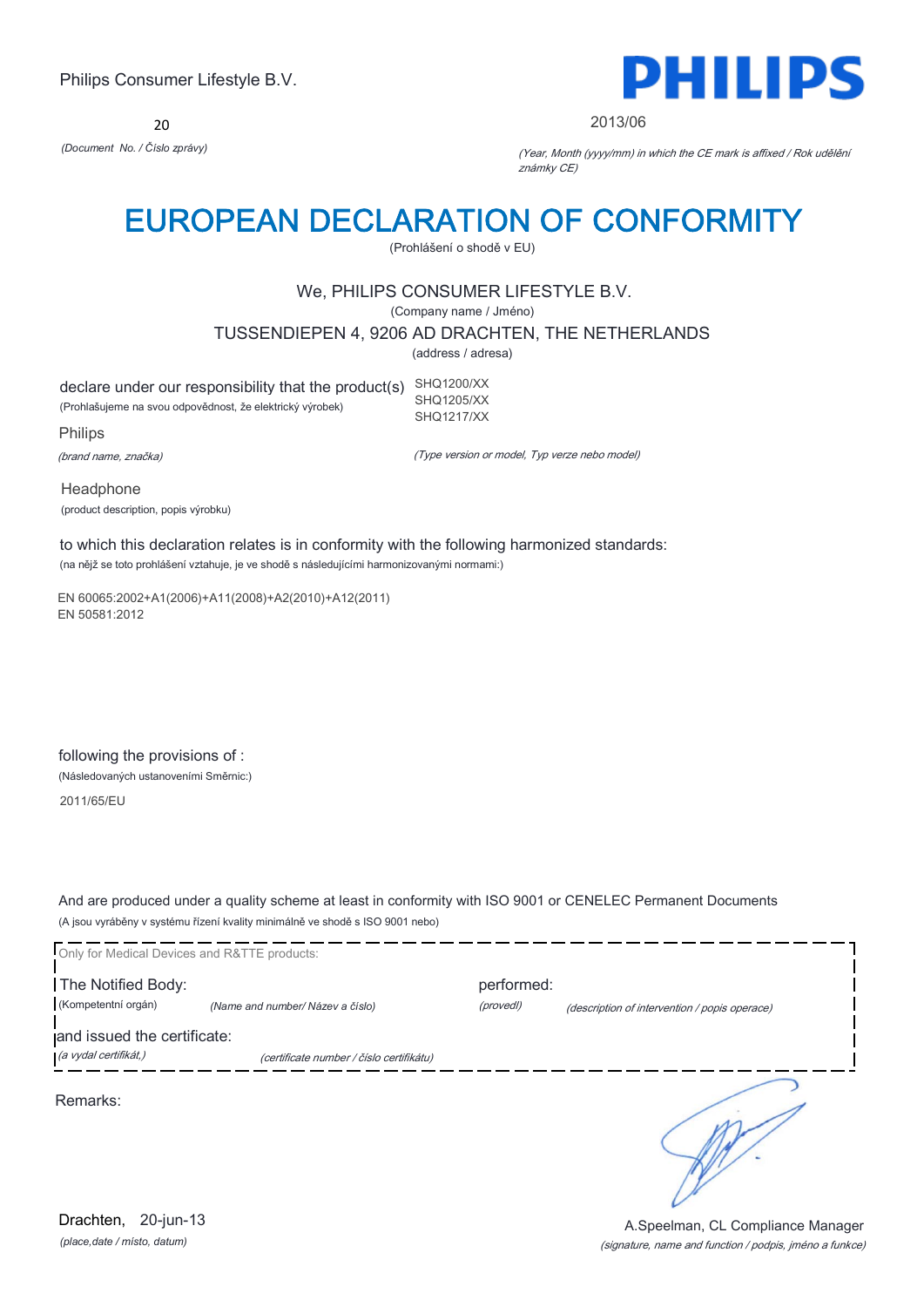20



#### 2013/06

*(Document No. / Rapportnummer)* (Year, Month (yyyy/mm) in which the CE mark is affixed / Årstal for påhæftning af CE-mærkningen)

# EUROPEAN DECLARATION OF CONFORMITY

(EU KONFORMITETSERKLÆRING)

## We, PHILIPS CONSUMER LIFESTYLE B.V.

(Company name / Virksomhedens navn)

TUSSENDIEPEN 4, 9206 AD DRACHTEN, THE NETHERLANDS

(address / adresse)

declare under our responsibility that the product(s) SHQ1200/XX (Erklærer i henhold til vores ansvar, at de(t) elektriske produkt(er)) SHQ1205/XX SHQ1217/XX

Philips

(brand name, navn på varemærke)

(Type version or model, type eller model)

Headphone (product description, produktbeskrivelse)

to which this declaration relates is in conformity with the following harmonized standards: (til hvilke(t) denne erklæring relaterer sig, er i konformitet med følgende harmoniserede standarder)

EN 60065:2002+A1(2006)+A11(2008)+A2(2010)+A12(2011) EN 50581:2012

following the provisions of : (Opfylder de ufravigelige krav og øvrige forskrifter i)

2011/65/EU

And are produced under a quality scheme at least in conformity with ISO 9001 or CENELEC Permanent Documents (Og er produceret i en kvalitet, der, som minimum, opfylder kravene i ISO 9001-standarden eller CENELEC's permanente dokumenter)

Only for Medical Devices and R&TTE products: The Notified Body: performed: (Det Notificerede Organ) *(Name and number/ Navn og nummer)* (har gennemført) (description of intervention / beskrivelse af intervention) and issued the certificate: (og udstedt erklæringen) (certificate number / erklæringsnummer) ٦

Remarks:

*(place,date / sted, dato)* Drachten, 20-jun-13

(signature, name and function / Signatur, navn og titel) A.Speelman, CL Compliance Manager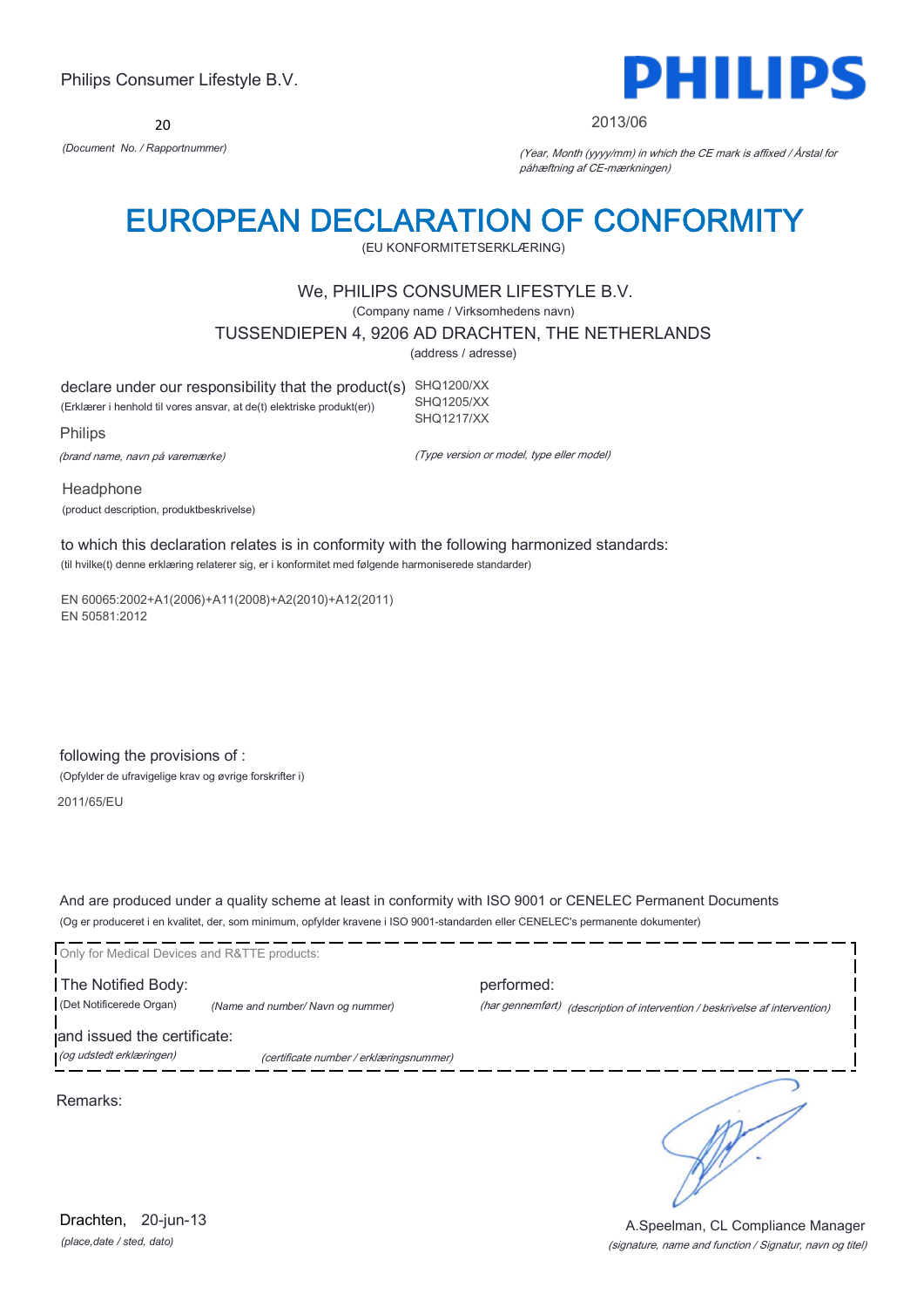20



#### 2013/06

*(Document No. / Documento nº.)* (Year, Month (yyyy/mm) in which the CE mark is affixed / Año en el que se incluye el marcado CE))

# EUROPEAN DECLARATION OF CONFORMITY

(EU DECLARACIÓN CE DE CONFORMIDAD)

### We, PHILIPS CONSUMER LIFESTYLE B.V.

(Company name / Nombre compaña )

TUSSENDIEPEN 4, 9206 AD DRACHTEN, THE NETHERLANDS

(address / dirección )

declare under our responsibility that the product(s): (Declaramos bajo nuestra propia responsabilidad que el (los) producto(s): SHQ1200/XX SHQ1205/XX SHQ1217/XX

Philips

(brand name, nombre de la marca)

(Type version or model, Referencia o modelo)

Headphone (product description, descripción del producto )

to which this declaration relates is in conformity with the following harmonized standards: (Al que hace referencia esta declaración cumple con las siguientes normas armonizadas)

EN 60065:2002+A1(2006)+A11(2008)+A2(2010)+A12(2011) EN 50581:2012

following the provisions of : (Siguiendo las disposiciones relativas a:)

2011/65/EU

And are produced under a quality scheme at least in conformity with ISO 9001 or CENELEC Permanent Documents (Y se fabrican conforme a una calidad al menos conforme a la norma ISO 9001 o a los Documentos Permanentes CENELEC)

| Only for Medical Devices and R&TTE products: |                                              |              |                                                                |
|----------------------------------------------|----------------------------------------------|--------------|----------------------------------------------------------------|
| The Notified Body:                           |                                              | performed:   |                                                                |
| (El organismo notificado)                    | (Name and number/Nombre y número)            | (realizador) | (description of intervention / descripción de la intervención) |
| and issued the certificate:                  |                                              |              |                                                                |
| (Y expidió el certificado)                   | (certificate number / número de certificado) |              |                                                                |
| Remarks:                                     |                                              |              |                                                                |

*(place,date / lugar, fecha)* Drachten, 20-jun-13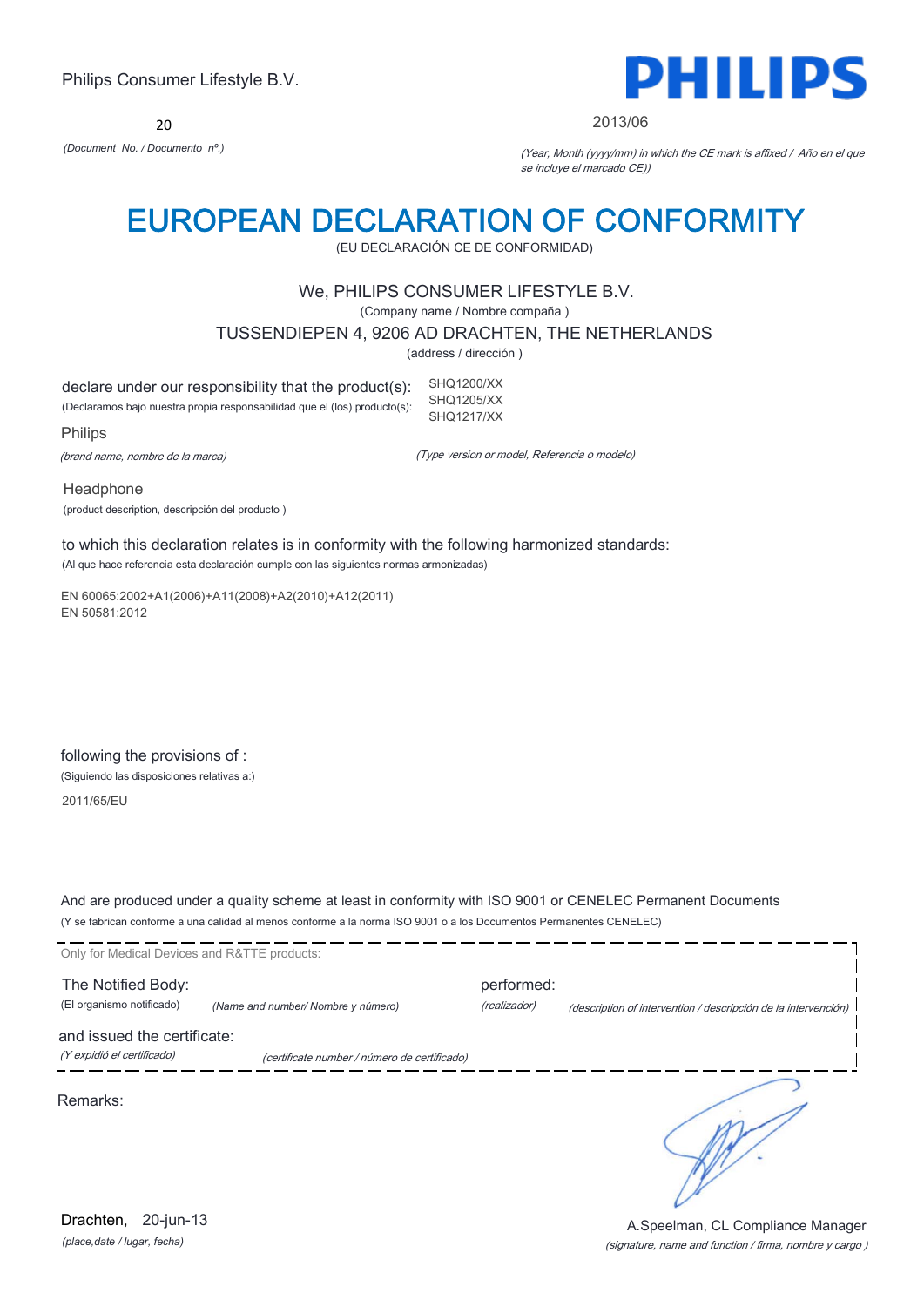20



2013/06

*(Document No. / Raportti nr.)* (Year, Month (yyyy/mm) in which the CE mark is affixed / CE merkinnän myöntämisvuosi)

# EUROPEAN DECLARATION OF CONFORMITY

(Vaatimustenmukaisuusvakuutus)

## We, PHILIPS CONSUMER LIFESTYLE B.V.

(Company name / Nimi)

TUSSENDIEPEN 4, 9206 AD DRACHTEN, THE NETHERLANDS

(address / Osoite)

declare under our responsibility that the product(s) SHQ1200/XX (Ilmoitus seuraavista vastuullamme olevista sähkötuotteista:) SHQ1205/XX SHQ1217/XX

Philips

(brand name, Brändinimi)

(Type version or model, Tyypi, versio tai malli)

Headphone (product description, Tuotekuvaus)

to which this declaration relates is in conformity with the following harmonized standards: (Tämä vakuutus on yhdenmukainen seuraavien harmonisointistandardien kanssa)

EN 60065:2002+A1(2006)+A11(2008)+A2(2010)+A12(2011) EN 50581:2012

following the provisions of : (Seuraavien määräysten mukaisesti)

2011/65/EU

And are produced under a quality scheme at least in conformity with ISO 9001 or CENELEC Permanent Documents (Ja on tuotettu seuraavien laatujärjestelmien mukaisesti : ISO 9001 ja CENELEC asiakirjat)

|                             | Only for Medical Devices and R&TTE products: |               |                                                     |
|-----------------------------|----------------------------------------------|---------------|-----------------------------------------------------|
| The Notified Body:          |                                              | performed:    |                                                     |
| (Ilmoitettu laitos)         | (Name and number/ Nimi ja numero)            | (suoritetaan) | (description of intervention / toimenpiteen kuvaus) |
| and issued the certificate: |                                              |               |                                                     |
| (Todistuksen antaja)        | (certificate number / Sertifikaatin numero)  |               |                                                     |
| Remarks:                    |                                              |               |                                                     |

*(place,date / paikka, päiväys)* Drachten, 20-jun-13

#### (signature, name and function / Allekirjoitus, nimi ja asema) A.Speelman, CL Compliance Manager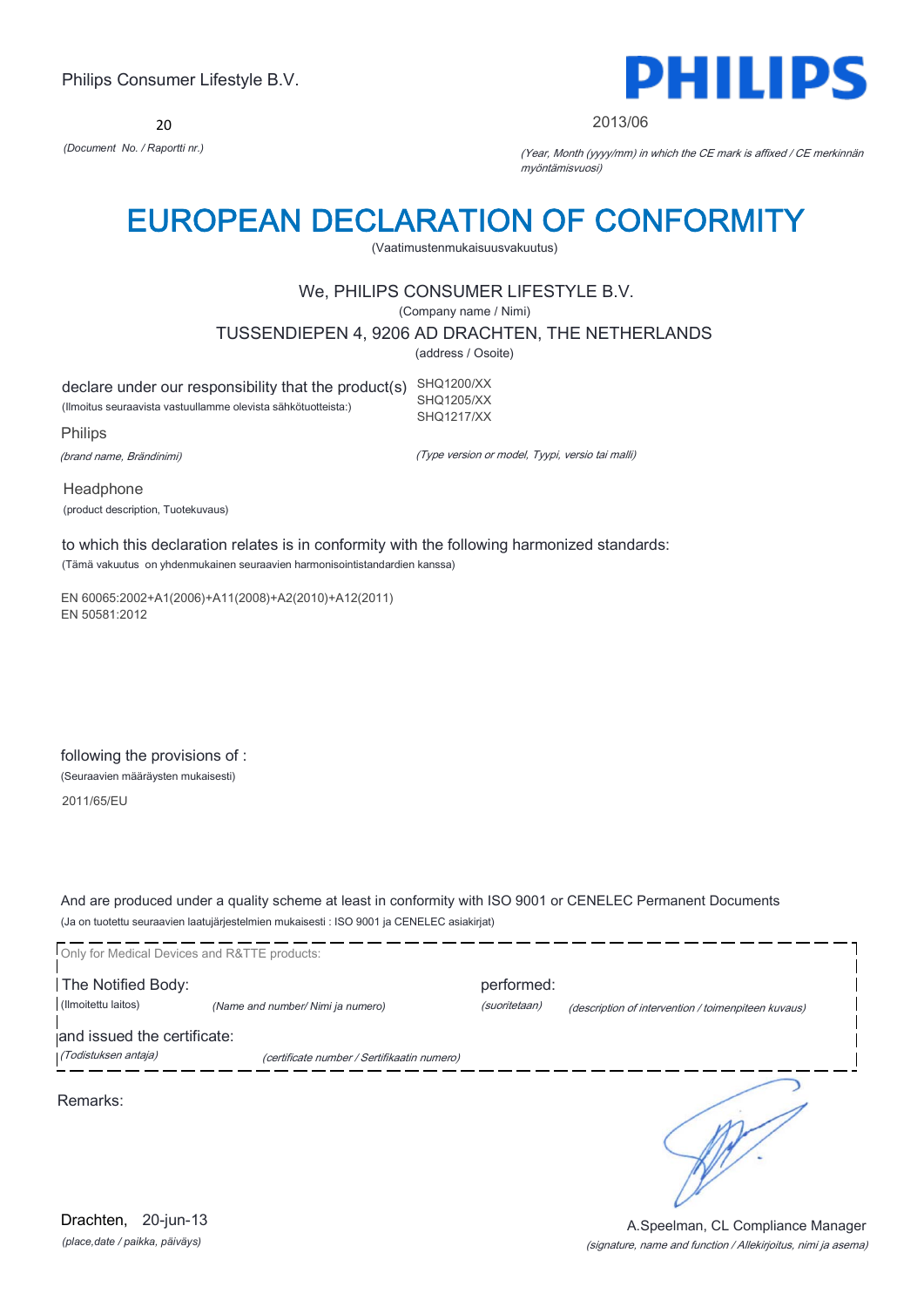20



#### 2013/06

*(Document No. / Jelentés száma)* (Year, Month (yyyy/mm) in which the CE mark is affixed / A CE jelzés feltüntetésének éve)

# EUROPEAN DECLARATION OF CONFORMITY

(EC MEGFELELŐSÉGI NYILATKOZAT)

## We, PHILIPS CONSUMER LIFESTYLE B.V.

(Company name / Név)

TUSSENDIEPEN 4, 9206 AD DRACHTEN, THE NETHERLANDS

(address / cím)

declare under our responsibility that the product(s) (Felelőssége tudatában nyilatkozik, hogy az alábbi elektronikai termék(ek)) SHQ1200/XX SHQ1205/XX SHQ1217/XX

Philips

(brand name, márkanév)

(Type version or model, Típusváltozat vagy modell)

Headphone (product description, termék megnevezése)

to which this declaration relates is in conformity with the following harmonized standards: (Az ezen nyilatkozatban foglaltak szerint megfelel(nek) a következő harmonizált szabványoknak)

EN 60065:2002+A1(2006)+A11(2008)+A2(2010)+A12(2011) EN 50581:2012

following the provisions of : (Követve a következő ajánlásokat)

2011/65/EU

And are produced under a quality scheme at least in conformity with ISO 9001 or CENELEC Permanent Documents (legalább az ISO 9001-nek megfelelően vagy)



*(place,date / hely, dátum)* Drachten, 20-jun-13

(signature, name and function / aláírás, név és beosztás) A.Speelman, CL Compliance Manager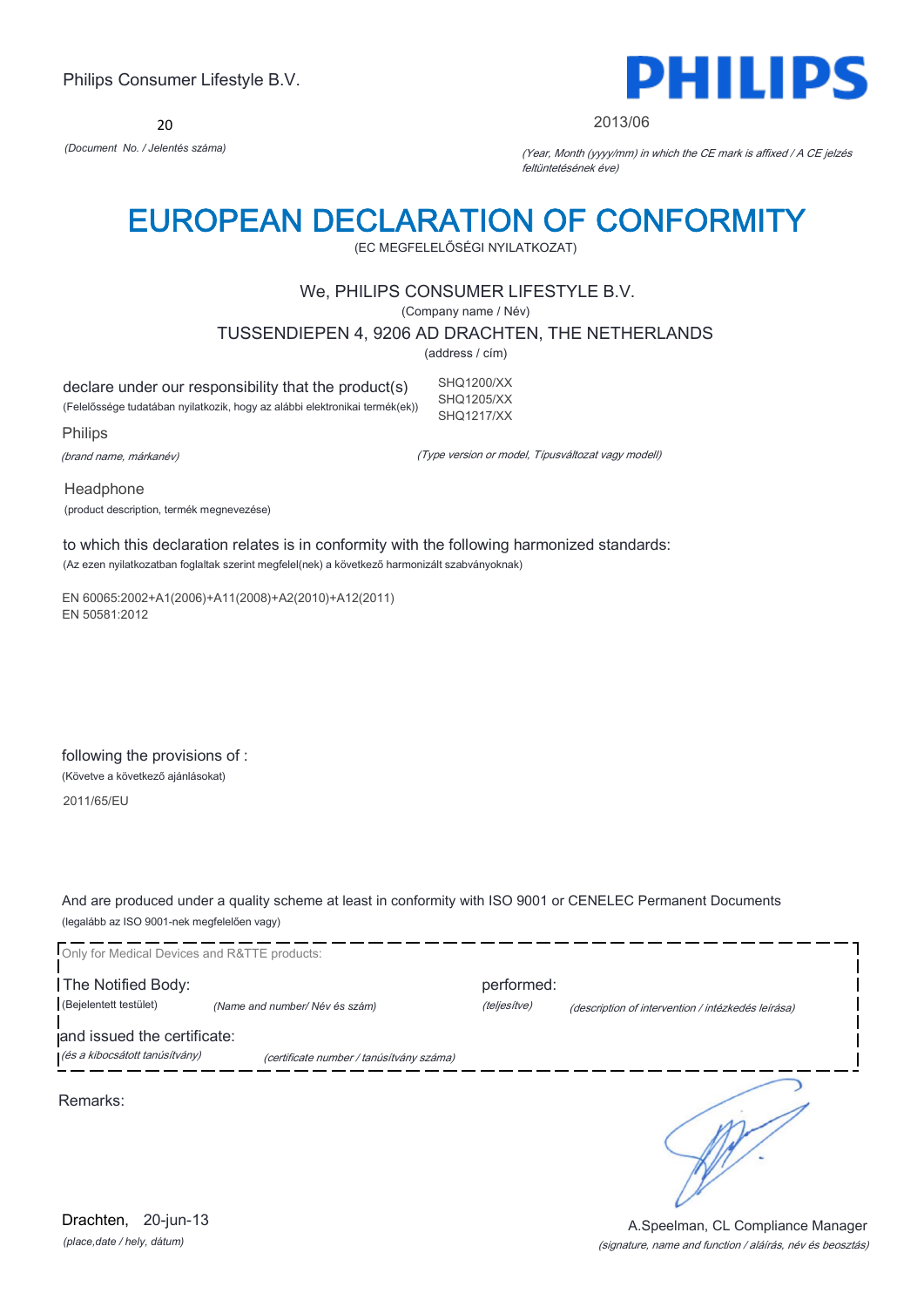20



#### 2013/06

*(Document No. / Report Numero )* (Year, Month (yyyy/mm) in which the CE mark is affixed / Anno di apposizione della marcatura CE)

# EUROPEAN DECLARATION OF CONFORMITY

(DICHIARAZIONE DI CONFORMITA' CE )

## We, PHILIPS CONSUMER LIFESTYLE B.V.

(Company name / denominazione sociale)

TUSSENDIEPEN 4, 9206 AD DRACHTEN, THE NETHERLANDS

(address / sede)

declare under our responsibility that the product(s): SHQ1200/XX (dichiara sotto la propria responsabilità che il /i Prodotto /i elettrico/i) SHQ1205/XX SHQ1217/XX

Philips

(brand name, marchio)

(Type version or model, modello o versione )

Headphone (product description, descrizione del prodotto)

to which this declaration relates is in conformity with the following harmonized standards: (al quale la presente dichiarazione si riferisce è conforme alle seguenti norme tecniche armonizzate)

EN 60065:2002+A1(2006)+A11(2008)+A2(2010)+A12(2011) EN 50581:2012

following the provisions of : (secondo le disposizioni della )

2011/65/EU

And are produced under a quality scheme at least in conformity with ISO 9001 or CENELEC Permanent Documents (e i processi produttivi seguono un sistema qualità conforme almeno alla norma ISO 9001 o ai documenti permanenti CENELEC)

| Only for Medical Devices and R&TTE products: |                                               |               |                                                             |
|----------------------------------------------|-----------------------------------------------|---------------|-------------------------------------------------------------|
| The Notified Body:                           |                                               | performed:    |                                                             |
| (L'ente certificatore notificato)            | (Name and number/ denominazione e numero)     | (ha eseguito) | (description of intervention / descrizione dell'intervento) |
| and issued the certificate:                  |                                               |               |                                                             |
| (ed emesso il certificato)                   | (certificate number / numero del certificato) |               |                                                             |
| Remarks:                                     |                                               |               |                                                             |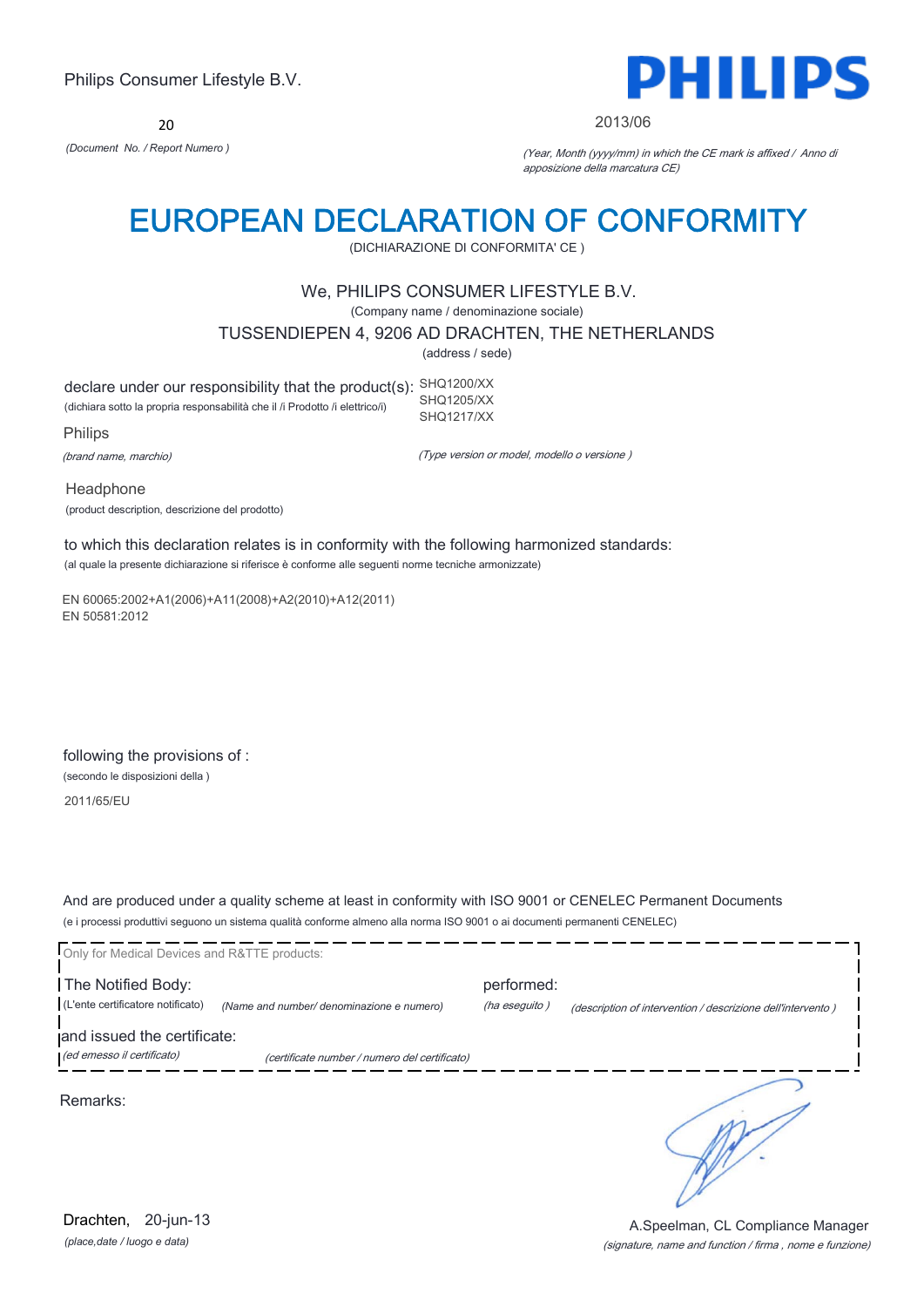20



2013/06

*(Document No. / Pranešimo Nr.)* (Year, Month (yyyy/mm) in which the CE mark is affixed / Metai, kada CE patvirtino)

# EUROPEAN DECLARATION OF CONFORMITY

(EC ATITIKTIES DEKLARACIJA)

### We, PHILIPS CONSUMER LIFESTYLE B.V.

(Company name / Pavadinimas)

TUSSENDIEPEN 4, 9206 AD DRACHTEN, THE NETHERLANDS

(address / adresas)

declare under our responsibility that the product(s) SHQ1200/XX (Deklaruojame, kad elektronikos gaminys (-iai):) SHQ1205/XX SHQ1217/XX

Philips

(brand name, firmos ženklo pavadinimas )

(Type version or model, Tipas arba modelis)

Headphone (product description, gaminio aprašymas)

to which this declaration relates is in conformity with the following harmonized standards: (Pagal šią deklaraciją atitinka toliau nurodytus standartus:)

EN 60065:2002+A1(2006)+A11(2008)+A2(2010)+A12(2011) EN 50581:2012

following the provisions of : (Atitinka tokias nuostatas:)

2011/65/EU

And are produced under a quality scheme at least in conformity with ISO 9001 or CENELEC Permanent Documents (Pagaminta atitinkant visus kokybės reikalavimus pagal ISO 9001 ar CENELEC nuolatinius dokumentus)

| Only for Medical Devices and R&TTE products: |                                            |            |                                                         |
|----------------------------------------------|--------------------------------------------|------------|---------------------------------------------------------|
| The Notified Body:                           |                                            | performed: |                                                         |
| (Informuota istaiga)                         | (Name and number/ Pavadinimas ir numeris)  | (atlikta)  | (description of intervention / intervencijos aprašymas) |
| and issued the certificate:                  |                                            |            |                                                         |
| (Sertifikatas išleistas)                     | (certificate number / sertifikato numeris) |            |                                                         |
| Remarks:                                     |                                            |            |                                                         |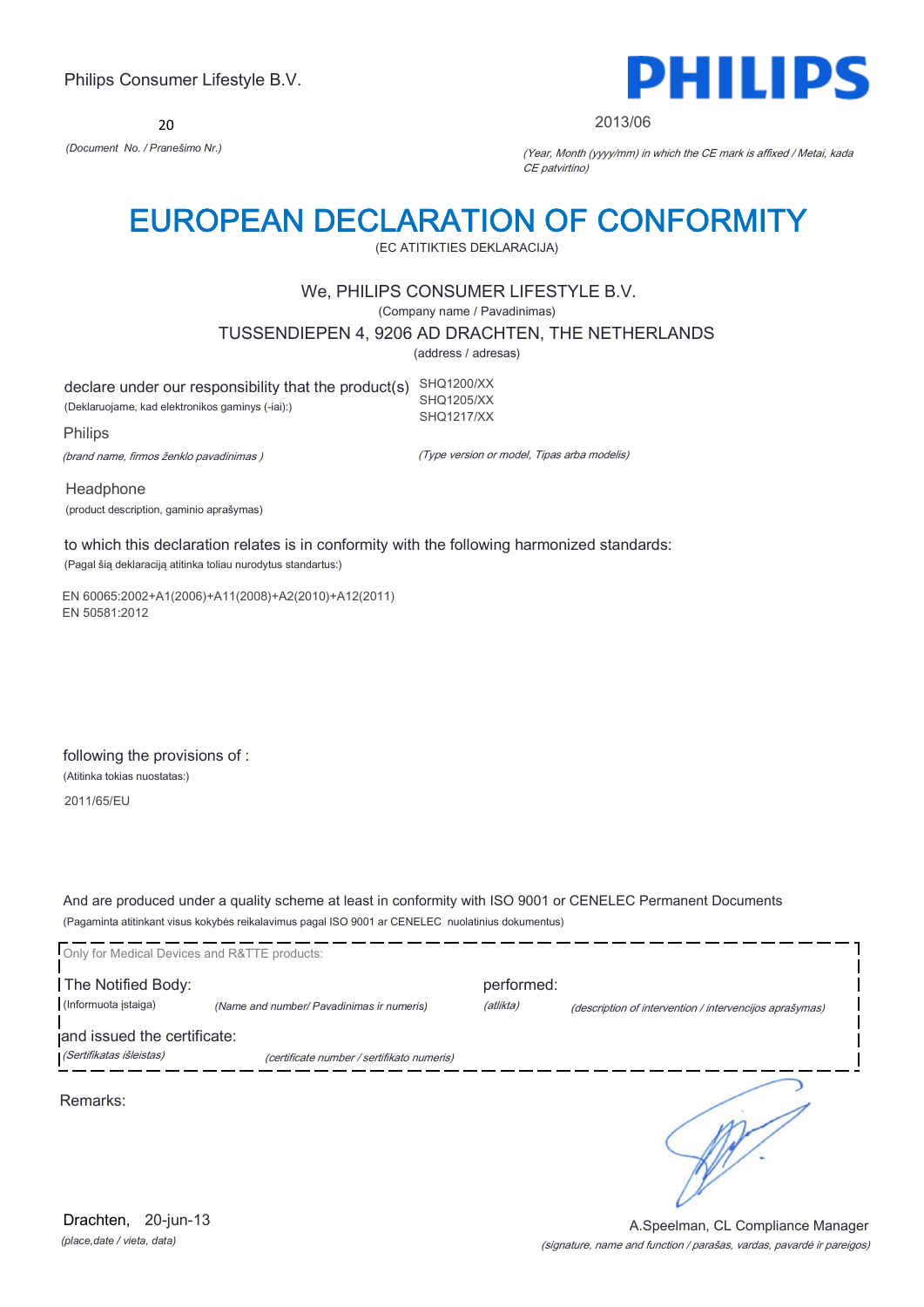20



#### 2013/06

*(Document No. / Ziņojums Nr)* (Year, Month (yyyy/mm) in which the CE mark is affixed / Gads kurā CE zīme ieviesta)

# EUROPEAN DECLARATION OF CONFORMITY

(EC deklarācija atbilstība)

## We, PHILIPS CONSUMER LIFESTYLE B.V.

(Company name / vārds)

TUSSENDIEPEN 4, 9206 AD DRACHTEN, THE NETHERLANDS

(address / adrese)

declare under our responsibility that the product(s) SHQ1200/XX (deklarēt zem vai atbildība ka, elektronisks produkts) SHQ1205/XX SHQ1217/XX

Philips

(brand name, fabrikas marka vārds)

(Type version or model, Tips, versija vai modelis)

Headphone (product description, produkta apraksts)

to which this declaration relates is in conformity with the following harmonized standards: (Kam ši deklarācija atbilst ir apliecināt ar sekojošiem saskaņotiem standartiem)

EN 60065:2002+A1(2006)+A11(2008)+A2(2010)+A12(2011) EN 50581:2012

following the provisions of : (Sekojot noteikumiem) 2011/65/EU

And are produced under a quality scheme at least in conformity with ISO 9001 or CENELEC Permanent Documents (Tiek ražots zem kvalitātes sistēma kas ir apstiprināta ar ISO 9001 vai CENELEC pastāvošiem dokumentiem )

| Only for Medical Devices and R&TTE products: |                                           |            |                                                        |
|----------------------------------------------|-------------------------------------------|------------|--------------------------------------------------------|
| The Notified Body:                           |                                           | performed: |                                                        |
| (Reģistrēta galvenā daļa)                    | (Name and number/ vārds un numurs)        | (paveikts) | (description of intervention / intervencijas apraksts) |
| and issued the certificate:                  |                                           |            |                                                        |
| (Un izveido sertifikātu)                     | (certificate number / sertifikāta numurs) |            |                                                        |
| Remarks:                                     |                                           |            |                                                        |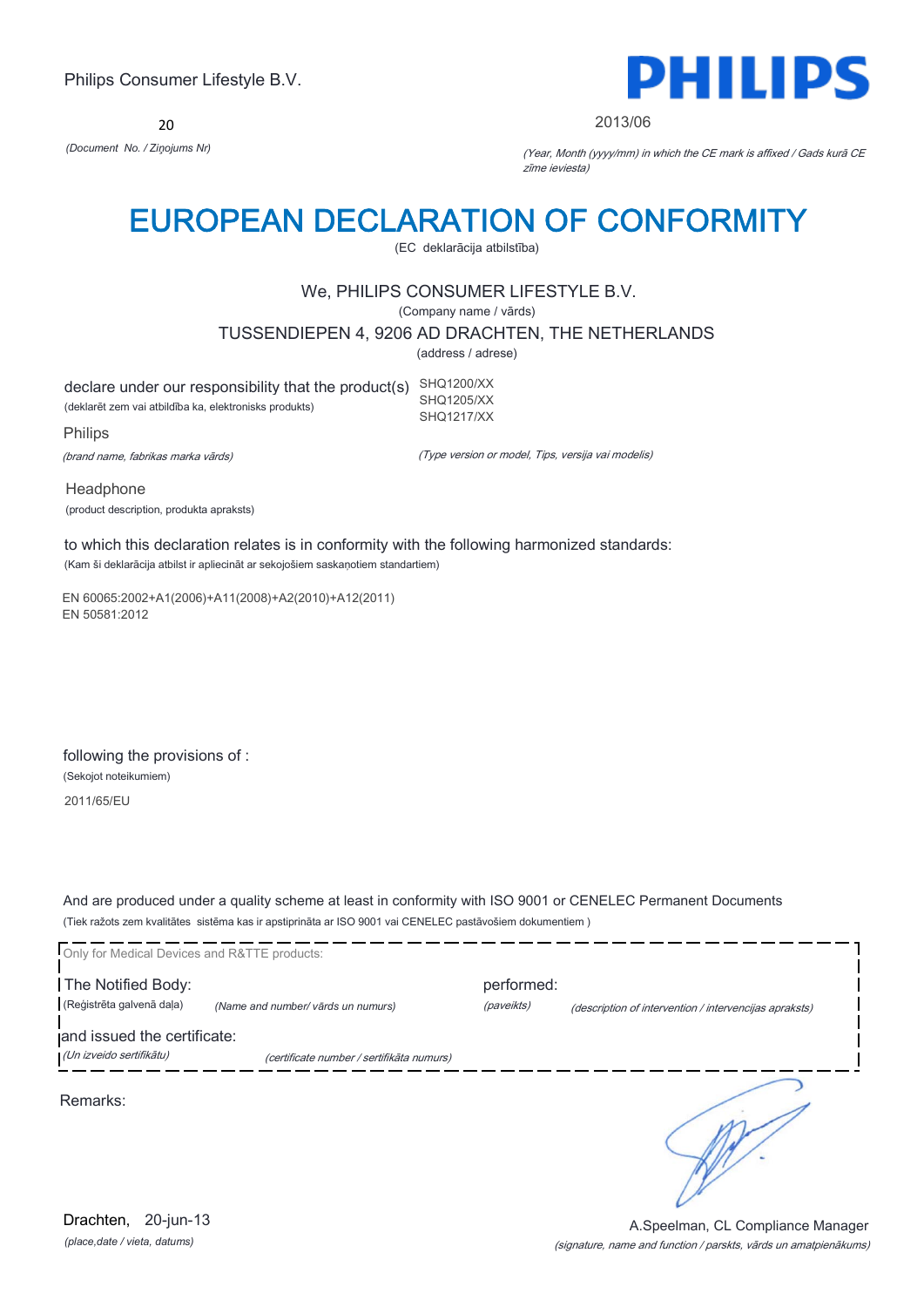20



#### 2013/06

*(Document No. / Numer raportu)* (Year, Month (yyyy/mm) in which the CE mark is affixed / Rok, w którym oznakowanie CE zostało umieszczone na wyrobie)

# EUROPEAN DECLARATION OF CONFORMITY

(DEKLARACJA ZGODNOŚCI CE)

### We, PHILIPS CONSUMER LIFESTYLE B.V.

(Company name / Nazwa)

TUSSENDIEPEN 4, 9206 AD DRACHTEN, THE NETHERLANDS

(address / adres)

declare under our responsibility that the product(s) (Deklarujemy na naszą odpowiedzialność, że urządzeni(e/a) elektryczne) SHQ1200/XX SHQ1205/XX SHQ1217/XX

Philips

(brand name, marka)

(Type version or model, Typ lub model)

Headphone (product description, nazwa /opis produktu)

to which this declaration relates is in conformity with the following harmonized standards: (Do którego odnosi się niniejsza deklaracja jest zgodny z następującymi normami zharmonizowanymi)

EN 60065:2002+A1(2006)+A11(2008)+A2(2010)+A12(2011) EN 50581:2012

following the provisions of : (Zgodnie z dyrektywami) 2011/65/EU

And are produced under a quality scheme at least in conformity with ISO 9001 or CENELEC Permanent Documents (oraz został wyprodukowany zgodnie ze standardami jakościowymi takimi jak ISO9001 lub CENELEC Permanent Documents)

| Only for Medical Devices and R&TTE products: |                                          |            |                                                |
|----------------------------------------------|------------------------------------------|------------|------------------------------------------------|
| The Notified Body:                           |                                          | performed: |                                                |
| (Jednostka certyfikująca)                    | (Name and number/ Nazwa i numer)         | (wykonała) | (description of intervention / rodzaj badania) |
| and issued the certificate:                  |                                          |            |                                                |
| (i wydała certyfikat)                        | (certificate number / numer certyfikatu) |            |                                                |
| Remarks:                                     |                                          |            |                                                |

*(place,date / miasto, data)* Drachten, 20-jun-13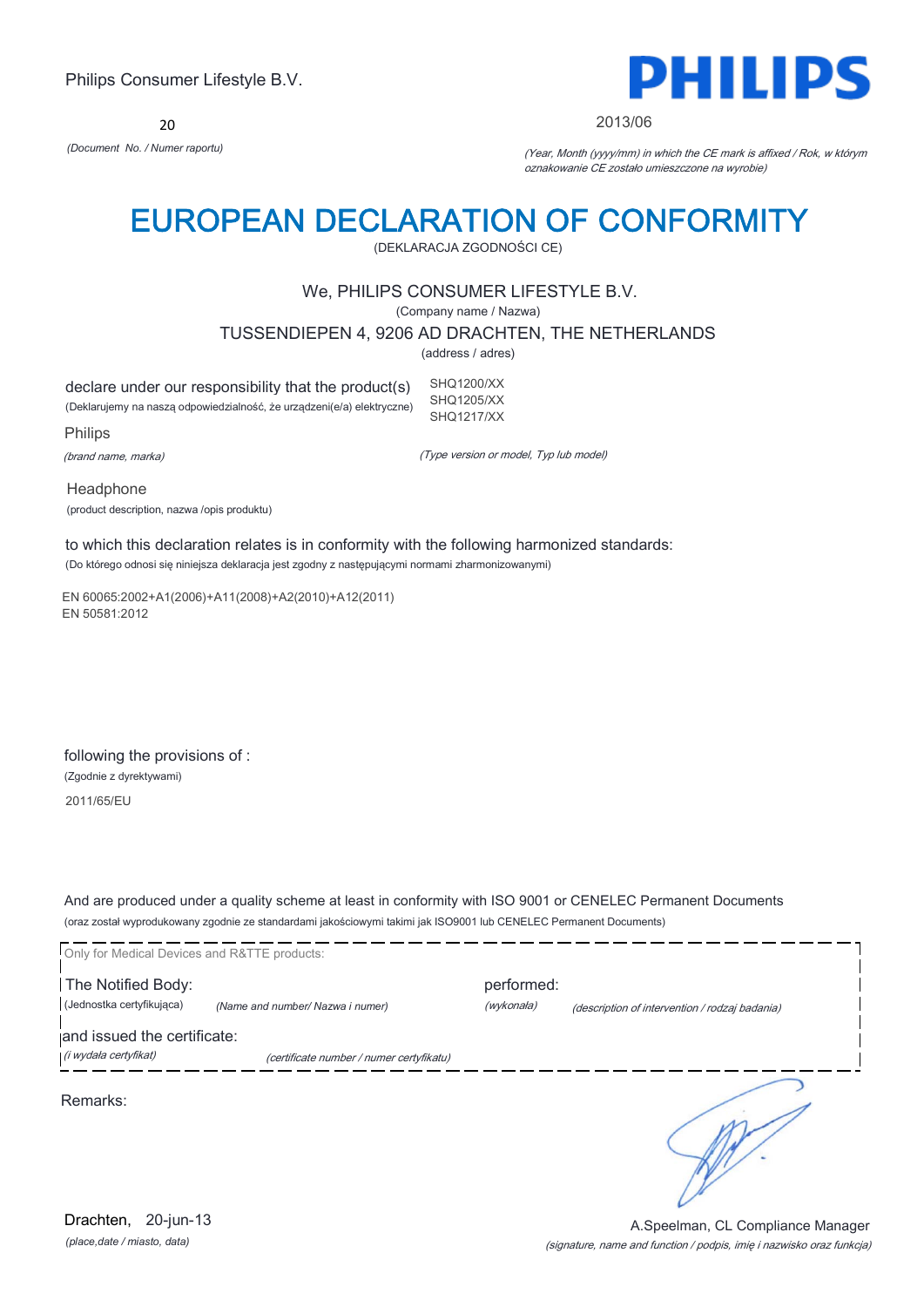20



#### 2013/06

*(Document No. / Relatório No.)* (Year, Month (yyyy/mm) in which the CE mark is affixed / Ano em que a marca CE é afixada)

## EUROPEAN DECLARATION OF CONFORMITY

(DECLARAÇÃODE CONFORMIDADE CE)

## We, PHILIPS CONSUMER LIFESTYLE B.V.

(Company name / Nome)

TUSSENDIEPEN 4, 9206 AD DRACHTEN, THE NETHERLANDS

(address)

declare under our responsibility that the product(s) SHQ1200/XX (Declara sob a sua responsabilidade que o(s) producto(s) eléctricos ) SHQ1205/XX SHQ1217/XX

Philips

(brand name, nome da marca)

(Type version or model, Indicar versão ou modelo)

Headphone (product description, Descrição do produto)

to which this declaration relates is in conformity with the following harmonized standards: (Aqueles a quem esta declaração se derige, está em conformidade com as seguintes normas harmonizadas)

EN 60065:2002+A1(2006)+A11(2008)+A2(2010)+A12(2011) EN 50581:2012

following the provisions of : (Na sequência do disposto em:) 2011/65/EU

And are produced under a quality scheme at least in conformity with ISO 9001 or CENELEC Permanent Documents (E são produzidos sob um regime de qualidade, pelo menos, em conformidade com a norma ISO 9001 ou Documentos Permanentes CENELEC)

| Only for Medical Devices and R&TTE products: |                                           |             |                                                          |
|----------------------------------------------|-------------------------------------------|-------------|----------------------------------------------------------|
| The Notified Body:                           |                                           | performed:  |                                                          |
| (O organismo notificado)                     | (Name and number/Nome e número)           | (realizada) | (description of intervention / descrição da intervenção) |
| and issued the certificate:                  |                                           |             |                                                          |
| (E emitido o certificado)                    | (certificate number / certificado número) |             |                                                          |
| Remarks:                                     |                                           |             |                                                          |

*(place,date / local, data)* Drachten, 20-jun-13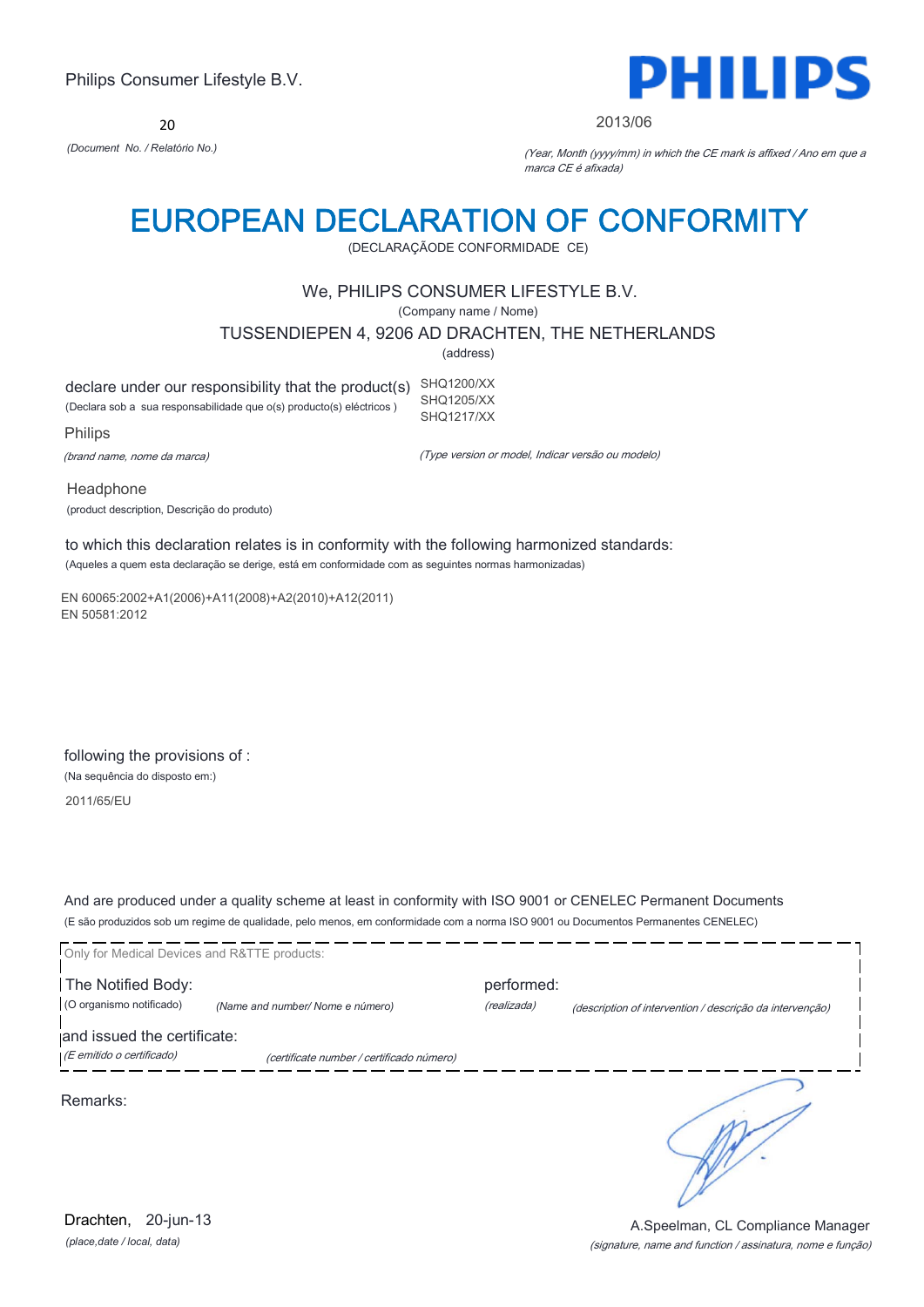20



#### 2013/06

*(Document No. / Nr. raport)* (Year, Month (yyyy/mm) in which the CE mark is affixed / Anul în care este aplicat marcajul CE)

# EUROPEAN DECLARATION OF CONFORMITY

(DECLARAŢIE DE CONFORMITATE CE)

## We, PHILIPS CONSUMER LIFESTYLE B.V.

(Company name / Nume)

TUSSENDIEPEN 4, 9206 AD DRACHTEN, THE NETHERLANDS

(address / adresă)

declare under our responsibility that the product(s) SHQ1200/XX (Declarăm pe proprie răspundere că produsul (produsele) electric(e)) SHQ1205/XX SHQ1217/XX

Philips

(brand name, marca)

(Type version or model, Tip sau model)

Headphone (product description, descriere produs)

to which this declaration relates is in conformity with the following harmonized standards: (La care se referă această declaraţie, este in conformitate cu următoarele standarde armonizate)

EN 60065:2002+A1(2006)+A11(2008)+A2(2010)+A12(2011) EN 50581:2012

following the provisions of : (În conformitate cu dispozițiile directivelor)

2011/65/EU

And are produced under a quality scheme at least in conformity with ISO 9001 or CENELEC Permanent Documents (Şi sunt fabricate după o schemă de calitate conformă cel puţin cu standardul ISO 9001 sau Documentele Permanente CENELEC)

| Only for Medical Devices and R&TTE products: |                                               |              |                                                         |
|----------------------------------------------|-----------------------------------------------|--------------|---------------------------------------------------------|
| The Notified Body:                           |                                               | performed:   |                                                         |
| (Organismul notificat)                       | (Name and number/ Nume si număr)              | (a efectuat) | (description of intervention / descrierea interventiei) |
| and issued the certificate:                  |                                               |              |                                                         |
| (Și a emis certificatul)                     | (certificate number / Numărul certificatului) |              |                                                         |
| Remarks:                                     |                                               |              |                                                         |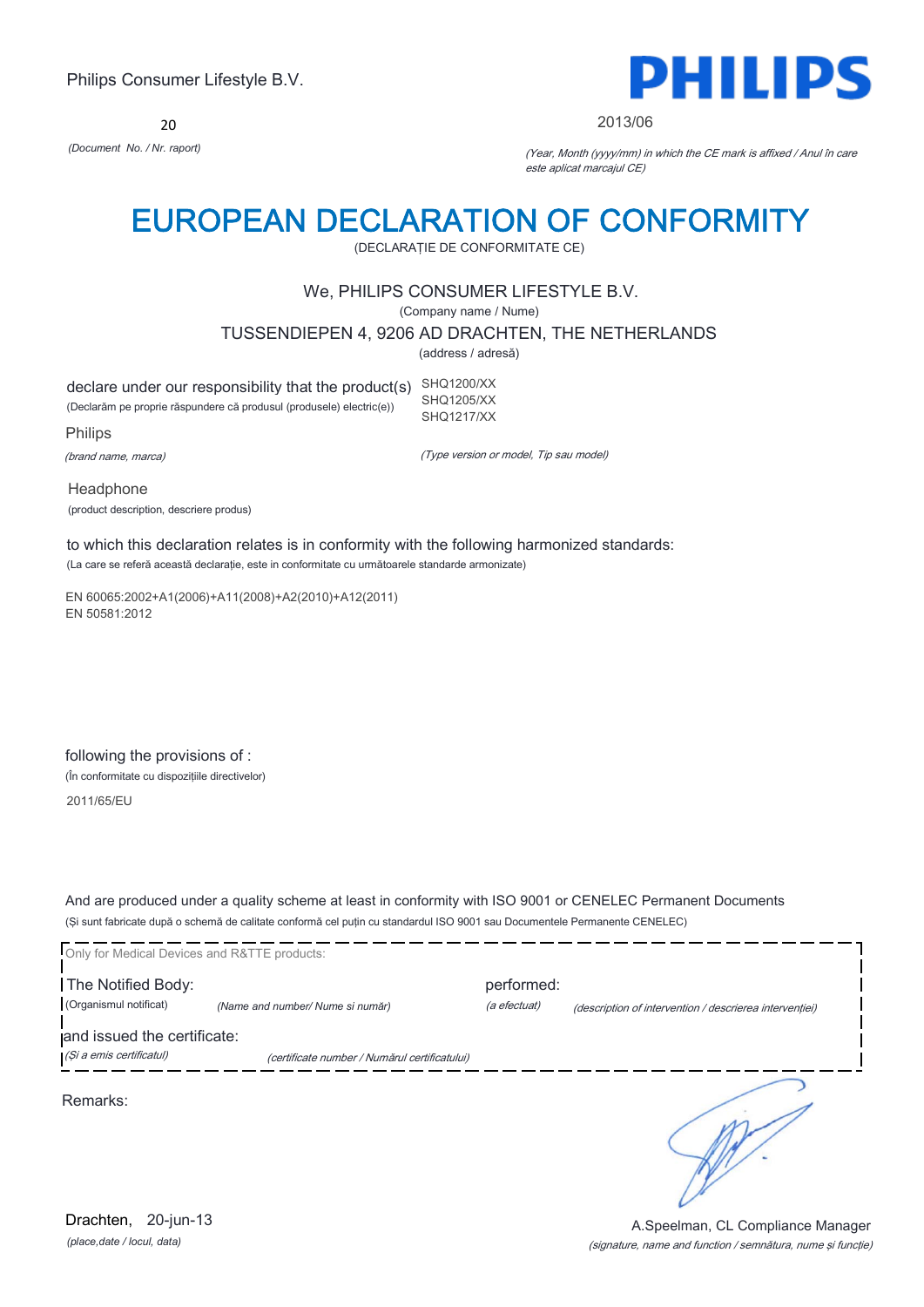20



#### 2013/06

*(Document No. / Номер протокола)* (Year, Month (yyyy/mm) in which the CE mark is affixed / Год начала маркировки знаком CE)

# EUROPEAN DECLARATION OF CONFORMITY

(CE Декларация о соответствии)

## We, PHILIPS CONSUMER LIFESTYLE B.V.

(Company name / Юридическое имя)

TUSSENDIEPEN 4, 9206 AD DRACHTEN, THE NETHERLANDS

(address / адрес)

declare under our responsibility that the product(s): (Декларируем под нашу ответственность, что электрическая продукция) SHQ1200/XX SHQ1205/XX SHQ1217/XX

Philips

(brand name, торговая марка)

(Type version or model, тип, модель)

Headphone (product description, описание продукции)

to which this declaration relates is in conformity with the following harmonized standards: (указанная в данной декларации, соответствует требованиям следующих стандартов:)

EN 60065:2002+A1(2006)+A11(2008)+A2(2010)+A12(2011) EN 50581:2012

following the provisions of : (В соответствие с положениями:)

2011/65/EU

And are produced under a quality scheme at least in conformity with ISO 9001 or CENELEC Permanent Documents (по крайней мере, в соответствии с ISO 9001 или)

Only for Medical Devices and R&TTE products: The Notified Body: performed: (Нотифицированный Орган) *(Name and number/ Название и номер)* (проверил(а)) (description of intervention / описание проверки) and issued the certificate: (и выпустил(а) сертификат) (certificate number / номер сертификата) Remarks:

*(place,date / место, дата)* Drachten, 20-jun-13

#### (signature, name and function / подпись, имя и должность) A.Speelman, CL Compliance Manager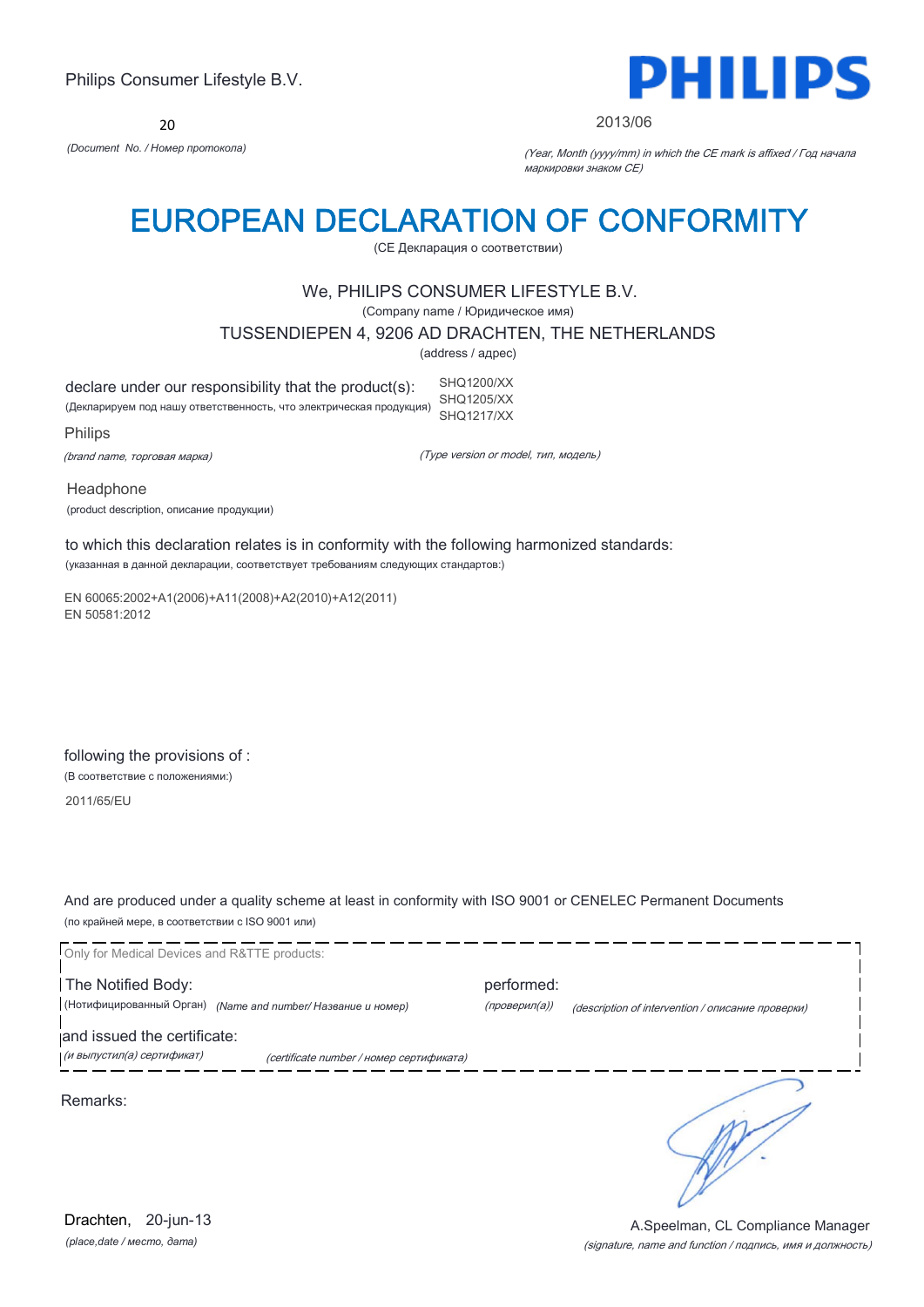20



#### 2013/06

*(Document No. / Správa č.)* (Year, Month (yyyy/mm) in which the CE mark is affixed / Rok v ktorom je opatrený znakom CE)

# EUROPEAN DECLARATION OF CONFORMITY

(Rok v ktorom je opatrený znakom CE)

## We, PHILIPS CONSUMER LIFESTYLE B.V.

(Company name / Meno )

TUSSENDIEPEN 4, 9206 AD DRACHTEN, THE NETHERLANDS

(address / adresa)

declare under our responsibility that the product(s) SHQ1200/XX (Prehlasujeme na svoju zodpovednosť, že elektrický výrobok(y)) SHQ1205/XX SHQ1217/XX

Philips

(brand name, názov značky)

(Type version or model, Typové označenie alebo model)

Headphone (product description, opis prístroja)

to which this declaration relates is in conformity with the following harmonized standards: (Na ktorý sa toto vyhlásenie vzťahuje, je v zhode s nasledujúcimi harmonizovanými normami)

EN 60065:2002+A1(2006)+A11(2008)+A2(2010)+A12(2011) EN 50581:2012

following the provisions of : (V nadväznosti na ustanovenia) 2011/65/EU

And are produced under a quality scheme at least in conformity with ISO 9001 or CENELEC Permanent Documents (A sú vyrobené systémom kvality minimálne v súlade s normou ISO 9001 alebo CENELEC dokumentmi)

| Only for Medical Devices and R&TTE products: |                                         |            |                                             |
|----------------------------------------------|-----------------------------------------|------------|---------------------------------------------|
| The Notified Body:                           |                                         | performed: |                                             |
| (Notifikovaný orgán)                         | (Name and number/ Názov a číslo)        | (vykonal)  | (description of intervention / opis zásahu) |
| and issued the certificate:                  |                                         |            |                                             |
| (A vydal osvedčenie)                         | (certificate number / číslo osvedčenia) |            |                                             |
| Remarks:                                     |                                         |            |                                             |

*(place,date / miesto, dátum)* Drachten, 20-jun-13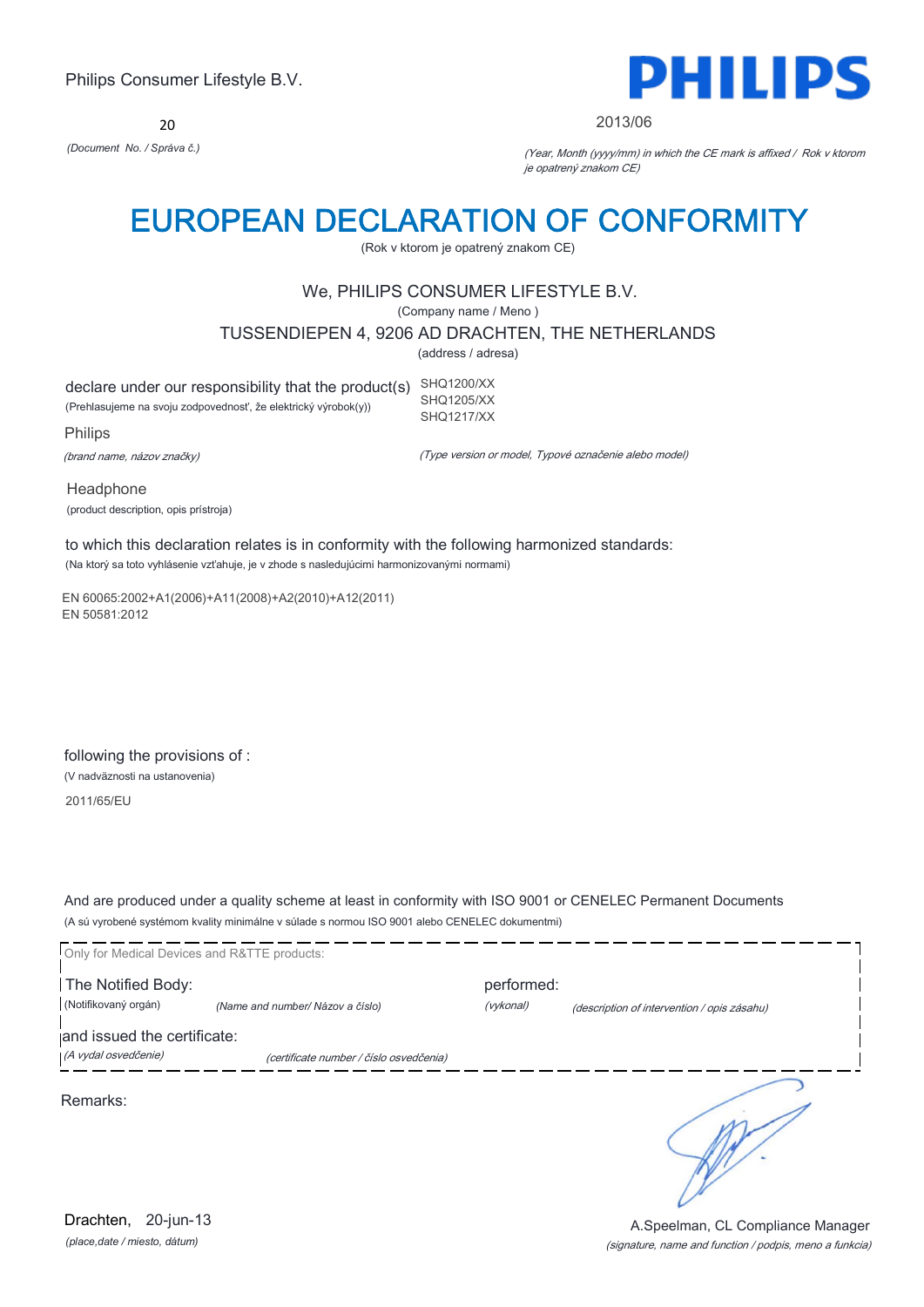20



2013/06

*(Document No. / Številka poročila)* (Year, Month (yyyy/mm) in which the CE mark is affixed / Leto namstitve CE znaka)

# EUROPEAN DECLARATION OF CONFORMITY

(Izjava o skladnosti)

## We, PHILIPS CONSUMER LIFESTYLE B.V.

(Company name / Ime)

TUSSENDIEPEN 4, 9206 AD DRACHTEN, THE NETHERLANDS

(address / Naslov)

declare under our responsibility that the product(s) SHQ1200/XX (S polno odgovornostjo izjavljamo) SHQ1205/XX SHQ1217/XX

Philips (brand name, Ime znamke)

(Type version or model, Tip, verzija ali model)

Headphone (product description, Opis proizvoda)

to which this declaration relates is in conformity with the following harmonized standards: (Na katerega se nanaša ta izjava je skladen z naslednjimi harmoniziranimi standardi)

EN 60065:2002+A1(2006)+A11(2008)+A2(2010)+A12(2011) EN 50581:2012

following the provisions of : (V skladu z naslednjimi odločbami)

2011/65/EU

And are produced under a quality scheme at least in conformity with ISO 9001 or CENELEC Permanent Documents (In so proizvedeni v skladu s shemo kakovosti najmanj v skladu z ISO 9001 ali CENELEC stalnimi dokumenti)

|                             | Only for Medical Devices and R&TTE products: |            |                                             |
|-----------------------------|----------------------------------------------|------------|---------------------------------------------|
| The Notified Body:          |                                              | performed: |                                             |
| (Priglašeno organ)          | (Name and number/ Ime in številka)           | (Izvršeno) | (description of intervention / Opis ukrepa) |
| and issued the certificate: |                                              |            |                                             |
| (Izdaja certifikat)         | (certificate number / Številka certifikata)  |            |                                             |
| Remarks:                    |                                              |            |                                             |

*(place,date / Kraj, datum)* Drachten, 20-jun-13

(signature, name and function / Podpis, Ime in funkcija) A.Speelman, CL Compliance Manager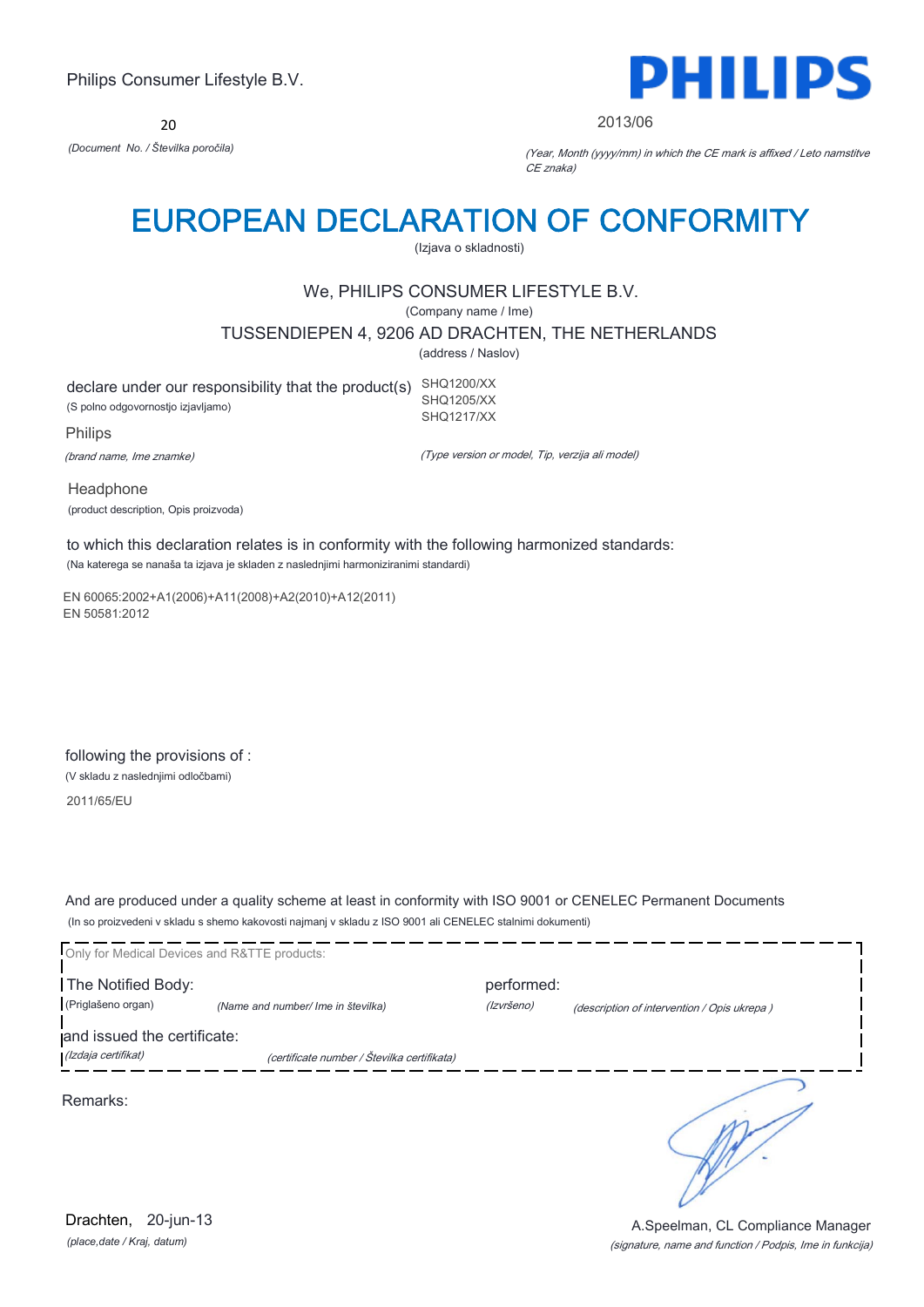20



2013/06

*(Document No. / Döküman Numarası)* (Year, Month (yyyy/mm) in which the CE mark is affixed / CE İbaresinin eklendiği yıl (yyyy/aa))

# EUROPEAN DECLARATION OF CONFORMITY

(EU UYGUNLUK BEYANI)

## We, PHILIPS CONSUMER LIFESTYLE B.V.

(Company name / İmalatçının ismi)

TUSSENDIEPEN 4, 9206 AD DRACHTEN, THE NETHERLANDS

(address / İmalatçının adresi )

declare under our responsibility that the product(s): SHQ1200/XX (bizim sorumluluğumuz altında işbu beyanın ilgili bulunduğu aşağıdaki elektrikli ürünün:) Philips SHQ1205/XX SHQ1217/XX

(brand name, İsim )

(Type version or model, Tip veya model)

Headphone (product description, Ürün Açıklamas )

to which this declaration relates is in conformity with the following harmonized standards: (aşağıda belirtilen ilgili standartların gerektirdiği uygunluğa sahip olduğunu beyan ederiz)

EN 60065:2002+A1(2006)+A11(2008)+A2(2010)+A12(2011) EN 50581:2012

following the provisions of : (Yasal hükümler şu şekildedir:)

2011/65/EU

And are produced under a quality scheme at least in conformity with ISO 9001 or CENELEC Permanent Documents (En az ISO 9001 veya CENELEC Daimi Belgelerine uygun kalite şemasına binaen mevcut ürünlerdir)

Only for Medical Devices and R&TTE products: The Notified Body: performed: (Yetkili Kurul) *(Name and number/ Isin ve numara)* (yerine getirmiştir) (description of intervention /müdahalenin tanımı ) and issued the certificate: (sertifikayı düzenlemiştir) (certificate number / sertifika numarası) Remarks:

*(place,date / Yer ve tarih )* Drachten, 20-jun-13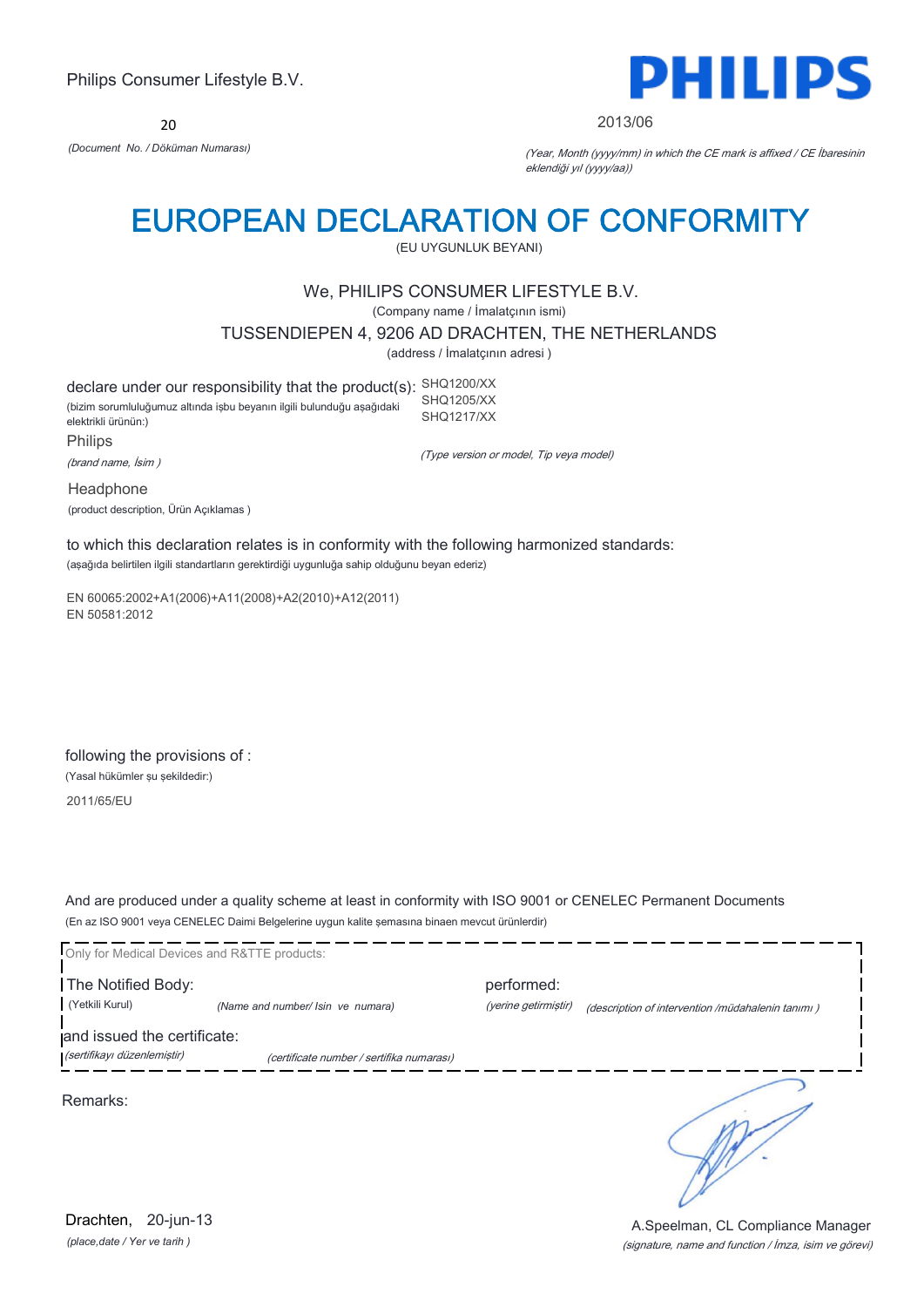20



#### 2013/06

*(Document No. / Broj izvještaja)* (Year, Month (yyyy/mm) in which the CE mark is affixed / Godina ishođenja CE oznake)

# EUROPEAN DECLARATION OF CONFORMITY

(Izjava o sukladnosti)

## We, PHILIPS CONSUMER LIFESTYLE B.V.

(Company name / Ime)

TUSSENDIEPEN 4, 9206 AD DRACHTEN, THE NETHERLANDS

(address / Adresa)

declare under our responsibility that the product(s) SHQ1200/XX (Odgovorno izjavljujemo da je elektični uređaj(i)) SHQ1205/XX SHQ1217/XX

Philips

(brand name, Naziv robne marke)

(Type version or model, Tipska oznaka ili model)

Headphone (product description, opis proizvoda)

to which this declaration relates is in conformity with the following harmonized standards: (Na koje se ova izjava odnosi zadovoljava sljedeće usklađene norme)

EN 60065:2002+A1(2006)+A11(2008)+A2(2010)+A12(2011) EN 50581:2012

following the provisions of : (Slijedom odredbi:) 2011/65/EU

And are produced under a quality scheme at least in conformity with ISO 9001 or CENELEC Permanent Documents (najmanje u skladu sa normom ISO 9001 ili)



*(place,date / Mjesto ,datum)* Drachten, 20-jun-13